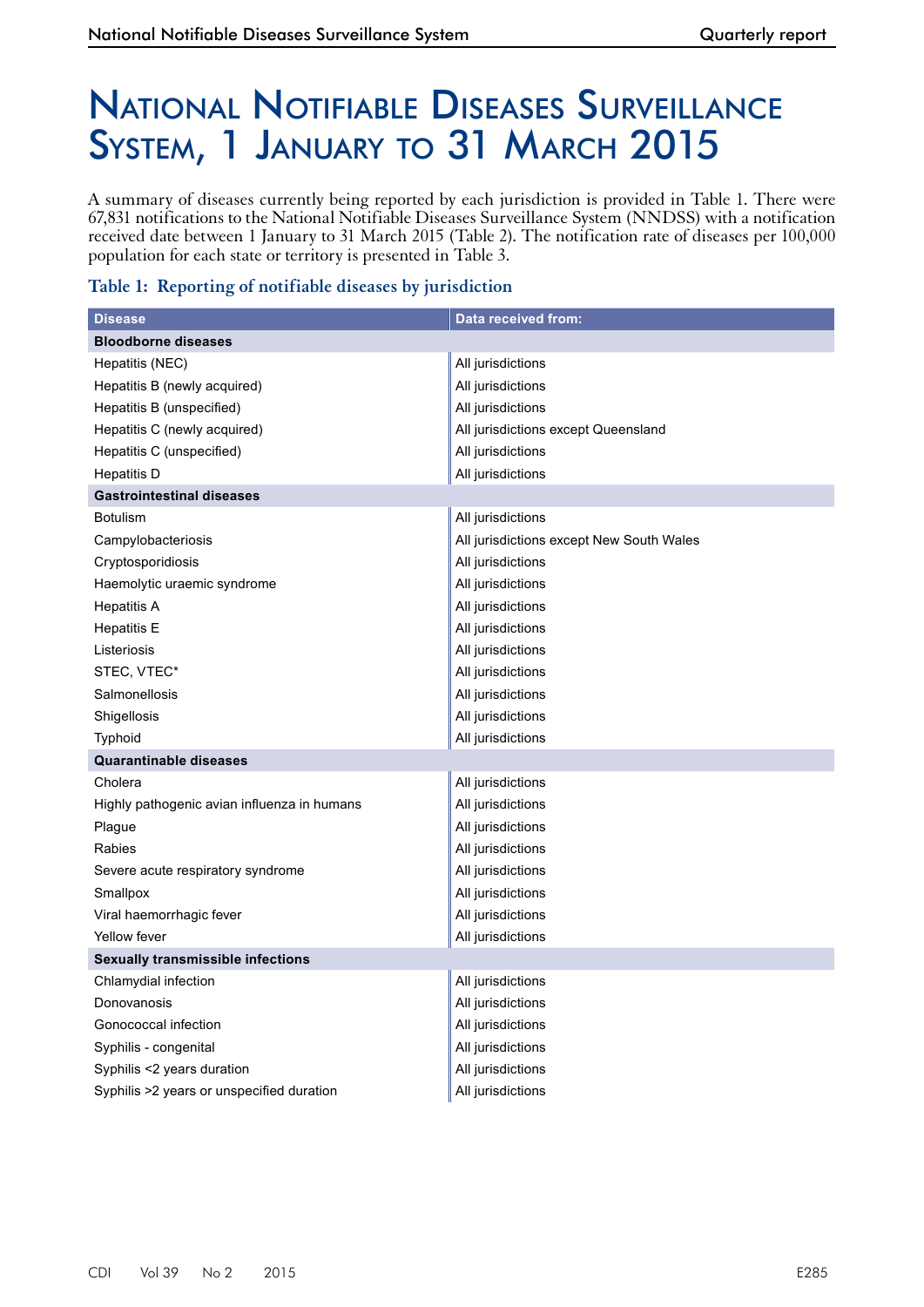## **Table 1 continued: Reporting of notifiable diseases by jurisdiction**

| <b>Disease</b>                             | <b>Data received from:</b>               |
|--------------------------------------------|------------------------------------------|
| Vaccine preventable diseases               |                                          |
| Diphtheria                                 | All jurisdictions                        |
| Haemophilus influenzae type b              | All jurisdictions                        |
| Influenza (laboratory confirmed)           | All jurisdictions                        |
| Measles                                    | All jurisdictions                        |
| Mumps                                      | All jurisdictions                        |
| Pertussis                                  | All jurisdictions                        |
| Pneumococcal disease (invasive)            | All jurisdictions                        |
| Poliomyelitis                              | All jurisdictions                        |
| Rubella                                    | All jurisdictions                        |
| Rubella - congenital                       | All jurisdictions                        |
| Tetanus                                    | All jurisdictions                        |
| Varicella zoster (chickenpox)              | All jurisdictions except New South Wales |
| Varicella zoster (shingles)                | All jurisdictions except New South Wales |
| Varicella zoster (unspecified)             | All jurisdictions except New South Wales |
| <b>Vectorborne diseases</b>                |                                          |
| Barmah Forest virus infection              | All jurisdictions                        |
| Chikungunya virus infection                | All jurisdictions                        |
| Dengue virus infection                     | All jurisdictions                        |
| Flavivirus infection (NEC)                 | All jurisdictions                        |
| Japanese encephalitis virus infection      | All jurisdictions                        |
| Kunjin virus infection                     | All jurisdictions                        |
| Malaria                                    | All jurisdictions                        |
| Murray Valley encephalitis virus infection | All jurisdictions                        |
| Ross River virus infection                 | All jurisdictions                        |
| <b>Zoonoses</b>                            |                                          |
| Anthrax                                    | All jurisdictions                        |
| Australian bat lyssavirus                  | All jurisdictions                        |
| <b>Brucellosis</b>                         | All jurisdictions                        |
| Leptospirosis                              | All jurisdictions                        |
| Lyssavirus (NEC)                           | All jurisdictions                        |
| Ornithosis                                 | All jurisdictions                        |
| Q fever                                    | All jurisdictions                        |
| Tularaemia                                 | All jurisdictions                        |
| <b>Other bacterial infections</b>          |                                          |
| Legionellosis                              | All jurisdictions                        |
| Leprosy                                    | All jurisdictions                        |
| Meningococcal infection                    | All jurisdictions                        |
| Tuberculosis                               | All jurisdictions                        |

Infections with Shiga-like toxin (verotoxin) producing *Escherichia coli* (STEC/VTEC).

NEC Not elsewhere classified.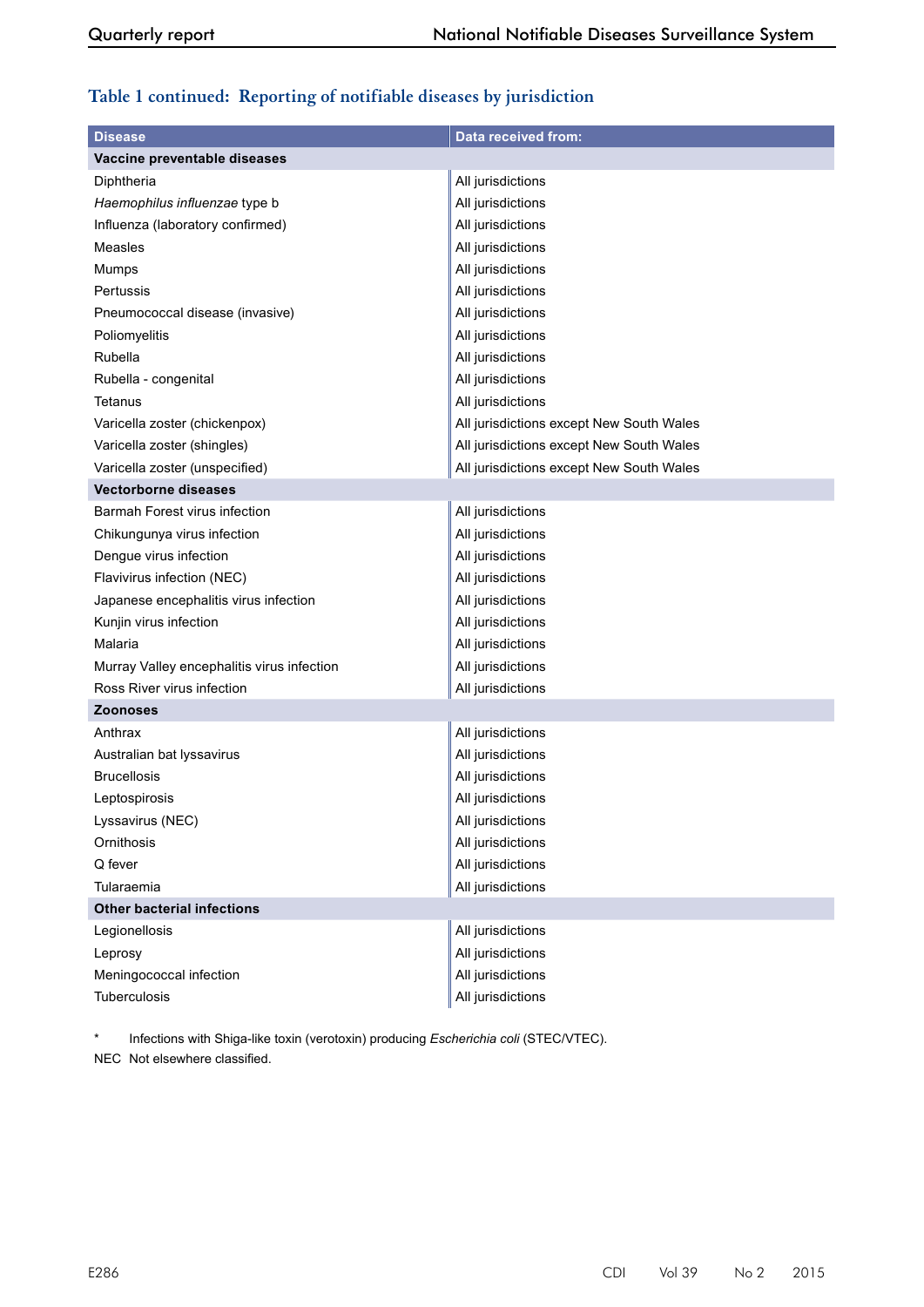| .<br>Statist                             |
|------------------------------------------|
|                                          |
| j                                        |
|                                          |
| $\sim$ 2015 km as<br>יש בנשבאבים ביט.    |
|                                          |
|                                          |
|                                          |
| $\cdots$ + $\sim$ 21 $\mathbb{N}^r$      |
|                                          |
|                                          |
|                                          |
|                                          |
|                                          |
|                                          |
|                                          |
|                                          |
|                                          |
|                                          |
| と こうかんせきかん ていり                           |
|                                          |
|                                          |
| Í                                        |
|                                          |
| enved by stat                            |
|                                          |
| )<br>}<br>}                              |
|                                          |
|                                          |
|                                          |
|                                          |
| ֧֧֧֧֧֧֧֚֚֚֚֚֚֚֚֚֚֚֚֚֚֚֚֚֚֚֚֚֚֚֚֝֝֝֝֝֜֜֜֝ |
|                                          |
|                                          |
|                                          |
| l                                        |
|                                          |
|                                          |
|                                          |
|                                          |
|                                          |

| Table 2: Notifications of diseases received by state and territory health authorities, 1 January to 31 March 2015, by date of diagnosis* |               |                   |                         |                 |                   |                 |                |               |                  |                   |                  |                     |                  |                 |                        |
|------------------------------------------------------------------------------------------------------------------------------------------|---------------|-------------------|-------------------------|-----------------|-------------------|-----------------|----------------|---------------|------------------|-------------------|------------------|---------------------|------------------|-----------------|------------------------|
|                                                                                                                                          |               |                   |                         | State or        | territory         |                 |                |               | <b>Total 1st</b> | Total 4th         | <b>Total 1st</b> | 5 years<br>Last     |                  | Year            | 5 years<br>YTD<br>Last |
| <b>Disease</b>                                                                                                                           | <b>ACT</b>    | <b>NSW</b>        | $\overline{\mathsf{z}}$ | $\frac{d}{d}$   | $\frac{8}{2}$     | Tas             | <b>Si</b>      | ≸             | quarter<br>2015  | quarter<br>2014   | quarter<br>2014  | mean 1st<br>quarter | Ratio            | to date<br>2015 | mean                   |
| <b>Bloodborne diseases</b>                                                                                                               |               |                   |                         |                 |                   |                 |                |               |                  |                   |                  |                     |                  |                 |                        |
| Hepatitis (NEC)                                                                                                                          | 0             | 0                 | 0                       | $\circ$         | 0                 | 0               | o              | 0             | 0                | 0                 | 0                | o.o                 | $\frac{0}{0}$    | 0               | $\overline{0}$ .       |
| Hepatitis B (newly acquired) <sup>†</sup>                                                                                                | 0             | $\infty$          | N                       | $\overline{1}$  | $\circ$           | 0               | S              | တ             | $\overline{4}$   | 34                | 38               | 56.0                | $\overline{0}$   | $\overline{4}$  | 56.0                   |
| Hepatitis B (unspecified) <sup>#</sup>                                                                                                   | $\frac{8}{1}$ | 584               | 5                       | 255             | ခ                 | ဖ               | 454            | 134           | 1,592            | 1,517             | 1,613            | 1,628.2             | $\frac{1}{2}$    | 1,592           | 1,628.2                |
| Hepatitis C (newly acquired) <sup>†</sup>                                                                                                | ო             | $\mathbf{\Omega}$ | $\circ$                 | $\circ$         | 17                | 4               | ၷ              | 22            | 102              | 86                | 107              | 112.0               | 0.9              | 102             | 112.0                  |
| Hepatitis C (unspecified) <sup>+</sup>                                                                                                   | 5             | 889               | 50                      | 660             | 107               | $\frac{9}{4}$   | 546            | 251           | 2,603            | 2,472             | 2,481            | 2,511.6             | $\frac{1}{2}$    | 2,603           | 2,511.6                |
| Hepatitis D                                                                                                                              | $\circ$       | က                 | $\circ$                 | ς               | $\sim$            | $\circ$         | က              | 0             | H                | 15                | చ                | 11.2                | $\frac{0}{1}$    | $\div$          | 11.2                   |
| Gastrointestinal diseases                                                                                                                |               |                   |                         |                 |                   |                 |                |               |                  |                   |                  |                     |                  |                 |                        |
| Botulism                                                                                                                                 | 0             |                   | $\circ$                 | $\circ$         | 0                 | $\circ$         | 0              | $\circ$       |                  | 0                 | 0                | $\overline{0}$      | 2.5              |                 | 0.4                    |
| Campylobacteriosis                                                                                                                       | 122           | $\frac{z}{z}$     | 56                      | 1,987           | 396               | 246             | 1,955          | 697           | 5,500            | 5,558             | 4,800            | 4,440.4             | 1.2              | 5,500           | 4,440.4                |
| Cryptosporidiosis                                                                                                                        |               | 398               | 27                      | 595             | 160               | 0               | 209            | 11            | 1,504            | 455               | 859              | 1,039.6             | $\dot{4}$        | 1,504           | 1,039.6                |
| Haemolytic uraemic syndrome                                                                                                              |               | N                 | 0                       | $\circ$         | 0                 | 0               | N              | 0             |                  | $\mathbf{\Omega}$ | တ                | 5.6                 | 20               | 4               | 5.6                    |
| Hepatitis A                                                                                                                              |               | 38                | $\mathbf{\Omega}$       | $\overline{c}$  | ယ                 | $\circ$         | $\overline{c}$ | $\tilde{c}$   | 88               | 5                 | 88               | 68.8                | $\frac{3}{2}$    | 88              | 68.8                   |
| Hepatitis E                                                                                                                              | $\circ$       | $\sim$            | $\circ$                 | $\circ$         |                   | $\overline{ }$  | 4              | $\sim$        | 5                | $\frac{2}{3}$     | $\tilde{a}$      | 13.0                | $\frac{8}{1}$    | S               | 13.0                   |
| Listeriosis                                                                                                                              | $\circ$       | ∞                 |                         | က               |                   | $\circ$         | N              |               | $\frac{6}{5}$    | $\overline{c}$    | ನ                | 25.8                | 0.6              | $\frac{6}{5}$   | 25.8                   |
| STEC, VTEC <sup>§</sup>                                                                                                                  | 0             | ∞                 | 0                       | $\overline{C}$  | O                 | $\circ$         | ო              | $\circ$       | 27               | ၁                 | ੩                | 34.0                | $0.\overline{8}$ | 27              | 34.0                   |
| Salmonellosis                                                                                                                            | 92            | 1,589             | 139                     | 2,519           | 409               | 99              | 1,054          | 556           | 457<br>ဖ         | 4,113             | 5,206            | 4,416.4             | $\frac{15}{1}$   | 6,457           | ,416.4<br>4            |
| Shigellosis                                                                                                                              | 0             | S3                | 52                      | 57              | 26                | ᠇               | 108            | $\frac{4}{4}$ | 335              | 278               | 306              | 193.0               | $\ddot{ }$       | 335             | 193.0                  |
| Typhoid                                                                                                                                  | $\circ$       | 13                | $\circ$                 | $\overline{1}$  | $\mathbf{\Omega}$ | $\circ$         | 5.             | 4             | $\frac{3}{4}$    | 28                | 46               | 51.6                | $0.\overline{8}$ | $\frac{3}{4}$   | 51.6                   |
| Quarantinable diseases                                                                                                                   |               |                   |                         |                 |                   |                 |                |               |                  |                   |                  |                     |                  |                 |                        |
| Cholera                                                                                                                                  | 0             | 0                 | 0                       | $\circ$         | 0                 | $\circ$         | 0              | 0             | 0                | 0                 | ᠇                | $\overline{0.4}$    | $\overline{0}$ . | 0               | $\overline{0}$         |
| Highly pathogenic avian influenza<br>in humans                                                                                           | $\circ$       | $\circ$           | $\circ$                 | $\circ$         | $\circ$           | $\circ$         | $\circ$        | $\circ$       | $\circ$          | $\circ$           | 0                | $\overline{0}$      | $\overline{0}$   | $\circ$         | $\frac{0}{0}$          |
| Plague                                                                                                                                   | 0             | 0                 | 0                       | $\circ$         | 0                 | 0               | 0              | 0             | 0                | っ                 | 0                | 0.0                 | 0.0              | 0               | $\frac{0}{0}$          |
| Rabies                                                                                                                                   | 0             | $\circ$           | $\circ$                 | $\circ$         | $\circ$           | $\circ$         | $\circ$        | 0             | 0                | 0                 | $\circ$          | $\overline{0}$      | $\overline{0}$   | $\circ$         | $\frac{0}{0}$          |
| Severe acute respiratory syndrome                                                                                                        | $\circ$       | $\circ$           | $\circ$                 | $\circ$ $\circ$ | $\circ$           | $\circ$ $\circ$ | $\circ$        | $\circ$       | $\circ$          | $\circ$           | $\circ$          | $\overline{0}$ .    | $\overline{0}$ . | $\circ$         | $\overline{0}$ .       |
| Smallpox                                                                                                                                 | 0             | $\circ$           | $\circ$                 |                 | $\circ$           |                 | $\circ$        | 0             | 0                | 0                 | $\circ$          | $\overline{0}$ .    | $\frac{0}{2}$    | $\circ$         | $\overline{0}$ .       |
| Viral haemorrhagic fever                                                                                                                 | $\circ$       | $\circ$           | $\circ$                 | $\circ$         | $\circ$           | $\circ$         | $\circ$        | $\circ$       | $\circ$          | $\circ$           | $\circ$          | 0.0                 | 0.0              | $\circ$         | $\frac{0}{0}$          |
| Yellow fever                                                                                                                             | $\circ$       | $\circ$           | $\circ$                 | $\circ$         | $\circ$           | $\circ$         | $\circ$        | $\circ$       | $\circ$          | $\circ$           | $\circ$          | 0.0                 | $\overline{0}$   | $\circ$         | $\overline{0}$         |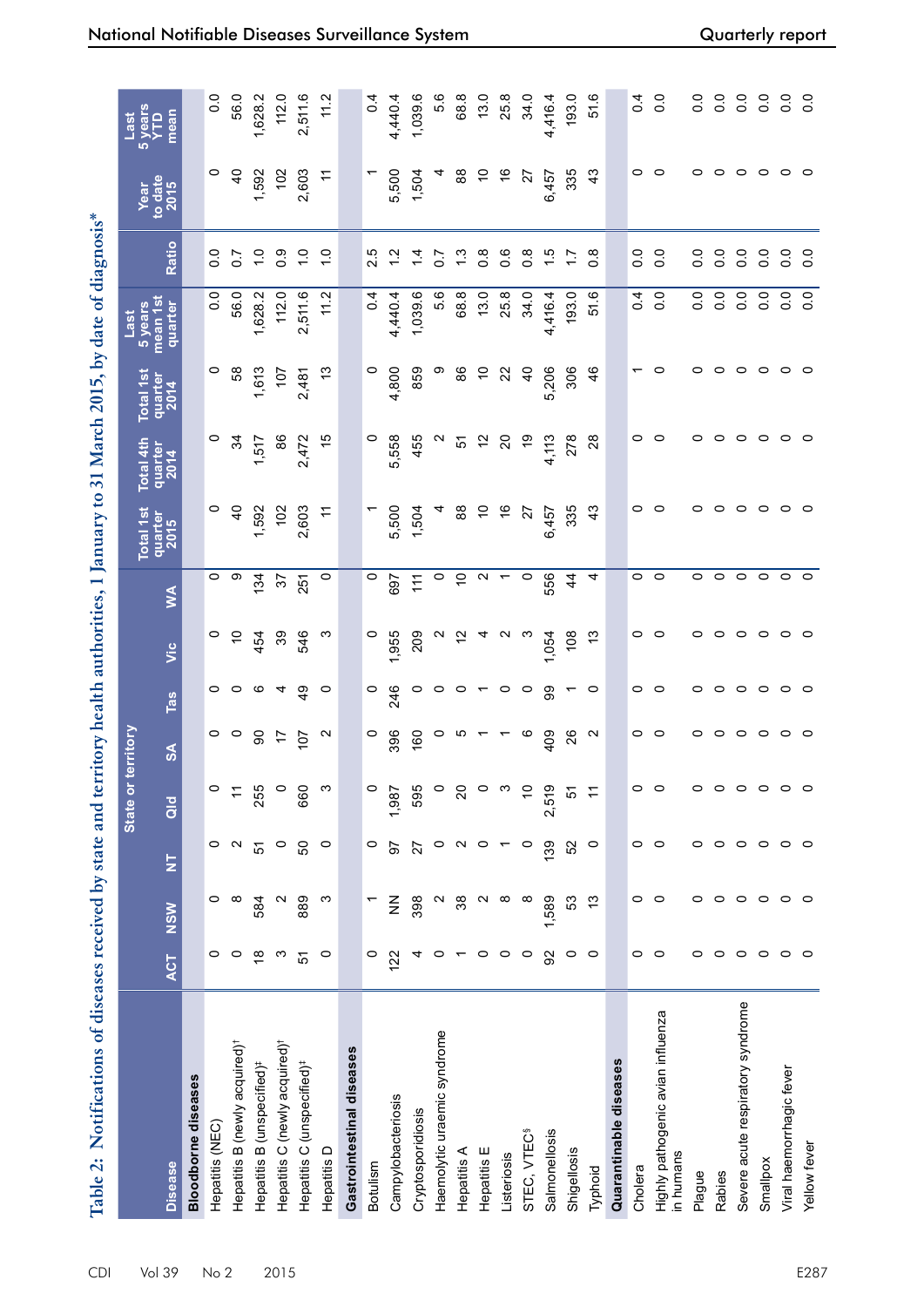| Table 2 continued: Notifications of diseases received by state and territory health authorities, 1 January to 31 March 2015, by date of diagnosis* |                         |                  |                         |                     |                             |                        |               |                 |                 |                 |                 |                     |                  |                         |                        |
|----------------------------------------------------------------------------------------------------------------------------------------------------|-------------------------|------------------|-------------------------|---------------------|-----------------------------|------------------------|---------------|-----------------|-----------------|-----------------|-----------------|---------------------|------------------|-------------------------|------------------------|
|                                                                                                                                                    |                         |                  |                         | State or            | territory                   |                        |               |                 | Total 1st       | Total 4th       | Total 1st       | 5 years<br>Last     |                  |                         | 5 years<br>YTD<br>Last |
| <b>Disease</b>                                                                                                                                     | <b>ACT</b>              | NSW              | $\overline{\mathsf{z}}$ | $\overline{a}$      | $\frac{4}{3}$               | Tas                    | <b>Si</b>     | ≸               | quarter<br>2015 | quarter<br>2014 | quarter<br>2014 | mean 1st<br>quarter | Ratio            | Year<br>to date<br>2015 | mean                   |
| Sexually transmissible infections                                                                                                                  |                         |                  |                         |                     |                             |                        |               |                 |                 |                 |                 |                     |                  |                         |                        |
| Chlamydial infection <sup>11,1</sup>                                                                                                               | 337                     | 6,098            | 758                     | 5,437               | 1,484                       | 484                    | 4,622         | 2,980           | 22,200          | 19,623          | 22,972          | 21,303.6            | $\frac{0}{1}$    | 22,200                  | 21,303.6               |
| Donovanosis                                                                                                                                        | 0                       | 0                | $\circ$                 | $\circ$             | 0                           | 0                      | 0             | 0               | 0               | 0               |                 | $\frac{2}{2}$       | $\frac{0}{0}$    | 0                       | $\frac{2}{5}$          |
| Gonococcal infection <sup>1</sup>                                                                                                                  | $\overline{4}$          | 1,453            | 515                     | 823                 | 219                         | $\frac{\infty}{2}$     | ,092          | 510             | 4,672           | 3,638           | ,267<br>4       | ,440.2<br>S         | $1\overline{4}$  | 4,672                   | 3,440.2                |
| Syphilis-congenital                                                                                                                                | $\circ$                 | $\circ$          | $\circ$                 | $\circ$             | $\circ$                     |                        | $\circ$       | $\circ$         | $\circ$         |                 | 0               | 12                  | $\frac{0}{2}$    | $\circ$                 |                        |
| Syphilis < $2$ years duration <sup>1</sup>                                                                                                         | က                       | 125              | 38                      | 128                 | $\overline{1}$              | $\circ$ $\sim$ $\circ$ | 231           | 27              | 576             | 491             | 452             | 383.4               | $\frac{15}{1}$   | 576                     | 383.4                  |
| Syphilis > 2 years or unspecified<br>duration <sup>#,fl</sup>                                                                                      | $\overline{4}$          | 124              | $\frac{4}{3}$           | 20                  | $\overline{5}$              |                        | 187           | $\overline{20}$ | 483             | 452             | 478             | 367.8               | $\frac{3}{2}$    | 483                     | 367.8                  |
| Vaccine preventable diseases                                                                                                                       |                         |                  |                         |                     |                             |                        |               |                 |                 |                 |                 |                     |                  |                         |                        |
| Diphtheria                                                                                                                                         | 0                       | 0                |                         |                     | 0                           | $\circ$                |               | $\circ$         |                 |                 | 0               | 0.2                 | 5.0              |                         | $\frac{2}{5}$          |
| Haemophilus influenzae type b                                                                                                                      | 0                       | $\circ$          |                         |                     | $\circ$                     | $\circ$                |               | 0               |                 |                 | ო               | 2.8                 | $\overline{0}$   | $\sim$                  | 2.8                    |
| Influenza (laboratory confirmed)                                                                                                                   | 84                      | 1,082            | 38                      | 1,377               | 756                         | 38                     | 667           | 515             | 4,557           | 5,719           | 3,834           | 2,111.6             | 2.2              | 4,557                   | 2,111.6                |
| Measles                                                                                                                                            |                         |                  | 0                       |                     |                             | 0                      |               | $\sim$          | 27              | ని              | 175             | 57.4                | 5.0              | 27                      | 57.4                   |
| Mumps                                                                                                                                              |                         | స                | 0                       | $\tilde{c}$         | $\frac{8}{2}$               | ო                      |               | œ               | SG              | $\overline{a}$  | 63              | 46.2                | $\frac{3}{2}$    | SG                      | 46.2                   |
| Pertussis                                                                                                                                          | 55                      | 1,621            | 13                      | 316                 | 164                         | 4                      | 1,491         | 374             | 4,070           | 4,115           | 2,339           | 5,912.2             | $\sim$           | 4,070                   | 5,912.2                |
| Pneumococcal disease (invasive)                                                                                                                    |                         | SO               | $\overline{c}$          | 30                  | $\frac{6}{5}$               |                        | 99            | ၁               | 188             | 337             | 216             | 219.6               | $\frac{0}{2}$    | 188                     | 219.6                  |
| Poliomyelitis                                                                                                                                      | 0                       | 0                | $\circ$                 | $\circ$             | 0                           | 4 ○                    | 0             | 0               |                 | 0               | 0               | $\overline{0}$      | $\frac{0}{0}$    |                         | 0.0                    |
| Rubella                                                                                                                                            | $\circ$                 | ო                | 0                       | $\boldsymbol{\sim}$ | 0                           | $\circ$                | 0             | 0               | ഥ               | ம               | ဖ               | 11.6                | $\overline{0.4}$ | ഥ                       | 11.6                   |
| Rubella - congenital                                                                                                                               | $\circ$                 | $\circ$          | $\circ$                 | $\circ$             | $\circ$                     | $\circ$                | 0             | $\circ$         | 0               | $\circ$         | 0               | $\overline{0}$      | $\overline{0}$   | $\circ$                 | $\frac{0}{0}$          |
| <b>Tetanus</b>                                                                                                                                     | $\circ$                 | $\circ$          | 0                       | $\circ$             | $\circ$                     | $\circ$                | $\circ$       | $\circ$         | $\circ$         | $\sim$          |                 | 14                  | $\frac{0}{2}$    | $\circ$                 |                        |
| Varicella zoster (chickenpox)                                                                                                                      | $\frac{1}{2}$           | $\sum_{i=1}^{n}$ | $\frac{6}{5}$           | 46                  | 121                         | 23                     | 219           | 89              | 529             | 548             | 497             | 388.8               | $\frac{4}{3}$    | 529                     | 388.8                  |
| Varicella zoster (shingles)                                                                                                                        | $\overline{4}$          | $\frac{z}{z}$    | 92                      | 15                  | 592                         | 65                     | 418           | 367             | 1,589           | 1,379           | 1,398           | 1,099.4             | $\overline{4}$   | 1,589                   | 1,099.4                |
| Varicella zoster (unspecified)                                                                                                                     | 28                      | $\frac{z}{z}$    |                         | 1,498               | 22                          | $\overline{28}$        | 1,159         | 360             | 3,111           | 3,099           | 3,033           | 2,365.2             | 1.3              | 3,111                   | 2,365.2                |
| Vectorborne diseases                                                                                                                               |                         |                  |                         |                     |                             |                        |               |                 |                 |                 |                 |                     |                  |                         |                        |
| Barmah Forest virus infection                                                                                                                      | ∾                       | 73               | 12                      | 168                 | 0                           | 0                      | ဖ             | თ               | 270             | 56              | 331             | 699.8               | $\overline{0}$   | 270                     | 699.8                  |
| Chikungunya virus infection                                                                                                                        | $\circ$                 | $\frac{8}{5}$    | ო                       | $\frac{2}{3}$       | $\circ$                     | $\circ$                | 17            | ဖ               | 56              | $\frac{8}{3}$   | 24              | 18.2                | $\overline{3}$   | 99                      | 18.2                   |
| Dengue virus infection                                                                                                                             | $\infty$                | 121              | 22                      | 147                 | ္ဘ                          | <b>ന</b>               | 118           | 283             | 735             | 255             | 658             | 475.0               | 1.5              | 735                     | 475.0                  |
| Flavivirus infection (NEC)                                                                                                                         | $\circ$ $\circ$ $\circ$ |                  | $\circ$                 | $\circ$             |                             | $\circ \circ \circ$    | o             | $\circ$         |                 | ო               | $\overline{4}$  | 5.4                 | 1.3              |                         | 5.4                    |
| Japanese encephalitis virus infection                                                                                                              |                         |                  | $\circ$                 | $\circ$             |                             |                        |               | $\circ$         | $\sim$          | $\circ$         | 0               | 0.2                 | 10.0             | $\sim$ $\sim$           | $0.\overline{2}$       |
| Kunjin virus infection**                                                                                                                           |                         | $\circ$          | 0                       | $\circ$             |                             |                        | $\circ$       | 0               | 0               | $\circ$         | 0               | 0.2                 | $\overline{0}$   |                         | 0.2                    |
| Malaria                                                                                                                                            | $\sim$ $\sim$           | $\overline{c}$   | $\boldsymbol{\sim}$     | <u>ღ</u>            | $\circ\circ\circ\circ\circ$ | $\sim$ 0               | $\tilde{a}$ o | $\frac{13}{2}$  | 63              | 61              | $\frac{8}{9}$   | 104.4               | $0.\overline{6}$ | 63                      | 104.4                  |
| Murray Valley encephalitis virus<br>infection**                                                                                                    |                         | $\circ$          |                         | $\circ$             |                             |                        |               |                 |                 | $\circ$         |                 | 1.8                 | 0.6              |                         | $\frac{8}{1}$          |
| Ross River virus infection                                                                                                                         | Ľ                       | 894              | 179                     | 4,062               | S3                          | $\mathbf{\Omega}$      | 137           | 388             | 5,722           | 1,485           | 1,616           | 1,987.4             | 2.9              | 5,722                   | 1,987.4                |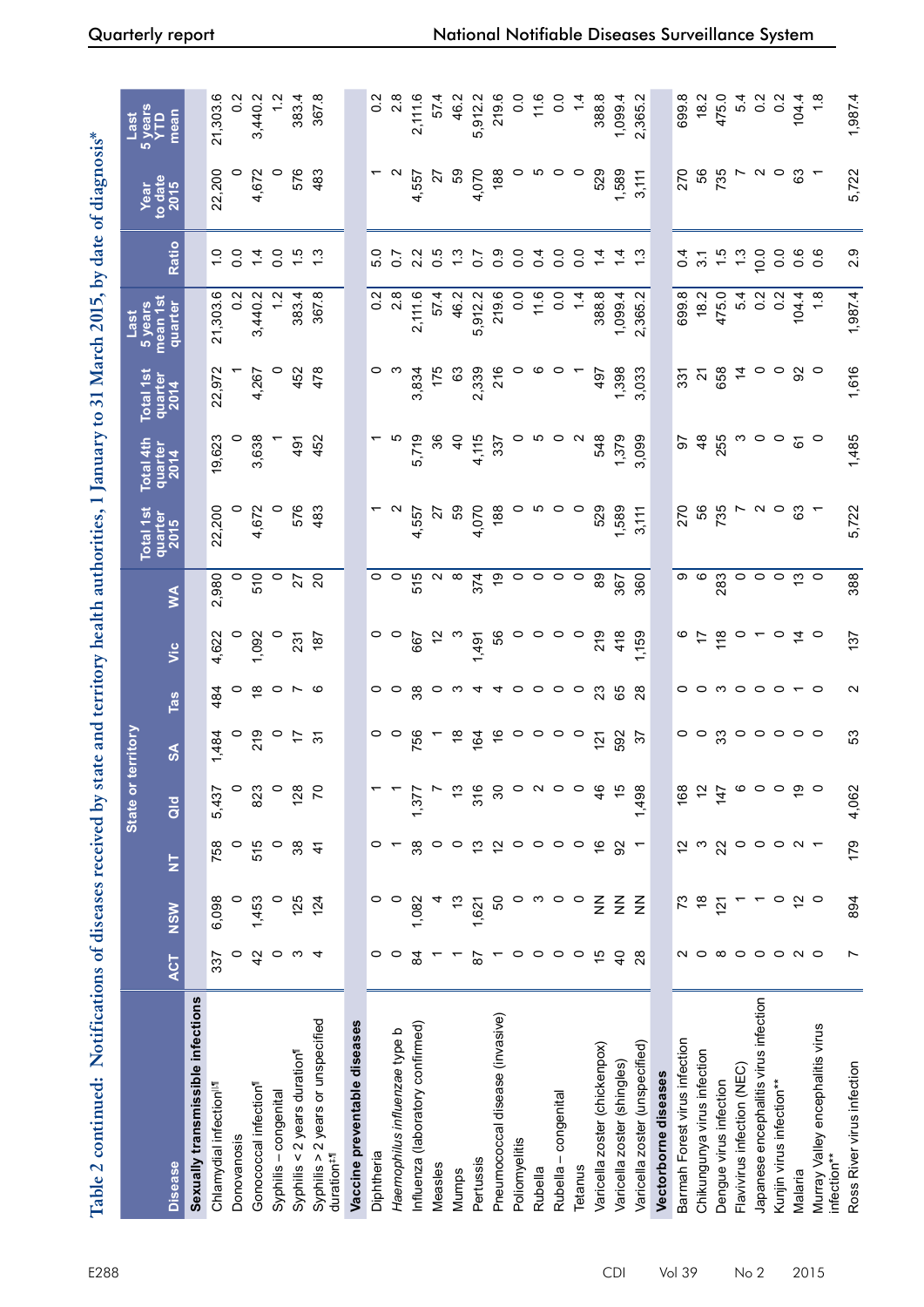| i<br>Santa Co                                                 |  |
|---------------------------------------------------------------|--|
|                                                               |  |
| $\sim$ 2015 $\sim$ 1. $\sim$ 1. $\sim$ 1.<br><b>Contract</b>  |  |
|                                                               |  |
| 4.21                                                          |  |
|                                                               |  |
| The Therman                                                   |  |
| $-31M$                                                        |  |
| j                                                             |  |
| i<br>1                                                        |  |
|                                                               |  |
| ļ                                                             |  |
| ֖֖֪ׅ֚֚֚֚֚֚֚֚֚֚֚֚֚֚֚֚֚֬֝֝֝֝֝֝֬֝֝֬֝֬֝֝֬֝֬֝֓֝֬֝֬֝֓֬֝֬֝֓֬֝֓֬֝֬֝֝֬ |  |
|                                                               |  |
|                                                               |  |
|                                                               |  |
| こうしゅうそう ひんきょう                                                 |  |
|                                                               |  |
|                                                               |  |
|                                                               |  |
|                                                               |  |
|                                                               |  |
| u MIN                                                         |  |
| land has cita and taritarian                                  |  |
| san ha m                                                      |  |
|                                                               |  |
|                                                               |  |
|                                                               |  |
|                                                               |  |
|                                                               |  |
|                                                               |  |
|                                                               |  |
|                                                               |  |
|                                                               |  |
|                                                               |  |
|                                                               |  |
|                                                               |  |
|                                                               |  |
|                                                               |  |
|                                                               |  |
|                                                               |  |
|                                                               |  |
|                                                               |  |
|                                                               |  |
|                                                               |  |

|                                       |                 |              |                          | State o |               |              |           |       | <b>Total 1st</b>      | Total 4th         | <b>Total 1st</b> | 5 years<br>Last     |                  | Year                  | 5 year<br>Last   |
|---------------------------------------|-----------------|--------------|--------------------------|---------|---------------|--------------|-----------|-------|-----------------------|-------------------|------------------|---------------------|------------------|-----------------------|------------------|
| <b>Disease</b>                        | <b>ACT</b>      | <b>NSW</b>   | $\overline{\mathsf{z}}$  | Qld     | $\frac{8}{2}$ | Tas          | ن<br>آ    | Š     | quarter<br>2015       | quarter<br>2014   | quartel<br>2014  | mean 1st<br>quarter | Ratio            | to date<br>$2015$     | mean<br>Ê        |
| Zoonoses                              |                 |              |                          |         |               |              |           |       |                       |                   |                  |                     |                  |                       |                  |
| Anthrax                               |                 |              |                          |         | o             |              |           | O     | $\circ$               |                   | 0                | $\frac{2}{1}$       | $\frac{0}{0}$    | $\circ$               | $0.\overline{2}$ |
| Australian bat lyssavirus             |                 |              |                          |         |               |              |           |       |                       |                   |                  | $\frac{2}{3}$       | $\frac{0}{0}$    |                       | $0.\overline{2}$ |
| <b>Brucellosis</b>                    |                 |              |                          |         |               |              |           |       | $\mathbf{\mathsf{N}}$ |                   | ဖ                | 6.8                 | $\frac{3}{2}$    | $\mathbf{\mathsf{N}}$ | $6.\overline{8}$ |
| Leptospirosis                         |                 | 4            |                          | 'n      |               |              |           |       | 20                    | H                 | 26               | 46.0                | $\overline{0.4}$ | $\overline{c}$        | 46.0             |
| Lyssavirus (NEC)                      |                 |              |                          |         |               |              |           |       | $\circ$               |                   | $\circ$          | $\overline{0}$ .    | $\frac{0}{0}$    | $\circ$               | 0.0              |
| Ornithosis                            |                 |              |                          |         |               |              |           |       |                       | $rac{4}{4}$       | $\div$           | 12.8                | 2                |                       | 12.8             |
| Q fever                               |                 | 54           |                          | 8       | ഥ             | 0            |           |       | 150                   | 105               | 125              | 101.2               | $\frac{1}{1}$    | 150                   | 101.2            |
| Tularaemia                            | 0               | 0            | 0                        |         | 0             | 0            | 0         | 0     | $\circ$               | 0                 | $\circ$          | $\frac{3}{2}$       | $\frac{0}{0}$    | $\circ$               | $\frac{3}{2}$    |
| Other bacterial infections            |                 |              |                          |         |               |              |           |       |                       |                   |                  |                     |                  |                       |                  |
| Legionellosis                         | $\mathsf{\sim}$ | 26           | $\scriptstyle\mathtt{N}$ | ဍ       | ഥ             |              | $\dot{4}$ | 23    | 92                    | $\frac{10}{11}$   | 88               | 86.2                | $\ddot{ }$       | 92                    | 86.2             |
| Leprosy                               |                 | c            |                          |         |               |              | 0         | 0     | 0                     | $\mathbf{\Omega}$ | ო                | 14                  | $\overline{0}$ . | $\circ$               | 1.4              |
| Meningococcal infection <sup>t+</sup> |                 | ဖ            | 0                        |         |               |              | 5         | ო     | 27                    | 45                | 25               | 40.0                | $\overline{0.7}$ | 27                    | 40.0             |
| Tuberculosis                          | ю               | 89           | ဖ                        | 4       | စ္            | 4            | 80        | 22    | 281                   | 363               | 313              | 317.8               | 0.9              | 281                   | 317.8            |
| <b>Total</b>                          | 962             | 15,472 2,174 |                          | 20,463  | 4,794         | 1,099 14,977 |           | 7,890 | 67,831                | 56,753            | 58,721           |                     |                  | 67,831                |                  |

- $\overline{F}$ \* The date of diagnosis is the onset date or where the date of onset was not known, the earliest of the specimen collection date, the notification date, or the notification receive date. For The date of diagnosis is the onset date or where the date of onset was not known, the earliest of the specimen collection date, the notification date, or the notification receive date. I<br>hepattis B (unspecified), hepattis (unspecified), leprosy, syphilis (> 2 years or unspecified duration) and tuberculosis, the public health unit notification receive date was used. hepatitis B (unspecified), hepatitis
- Newly acquired hepatitis includes cases where the infection was determined to be acquired within 24 months prior to diagnosis. Queensland reports hepatitis C newly acquired under newly acquired under † Newly acquired hepatitis includes cases where the infection was determined to be acquired within 24 months prior to diagnosis. Queensland reports hepatitis hepatitis unspecified. nepatitis un specified
- Jnspecified hepatitis and syphilis includes cases where the duration of infection could not be determined or is greater than 24 months. ‡ Unspecified hepatitis and syphilis includes cases where the duration of infection could not be determined or is greater than 24 months.
- nfection with Shiga toxin/verotoxin-producing Escherichia coli. Infection with Shiga toxin/verotoxin-producing *Escherichia coli.*  $\omega =$

 $+$ 

- ncludes Chlamydia trachomatis identified from cervical, rectal, urine, urethral and throat samples, except for South Australia, which reports only cervical, urine and urethral specimens. From || Includes *Chlamydia trachomatis* identified from cervical, rectal, urine, urethral and throat samples, except for South Australia, which reports only cervical, urine and urethral specimens. From July 2013 case definition changed to exclude all ocular infections. 1 July 2013 case definition changed to exclude all ocular infections
- The national case definitions for chlamydial, gonococcal and syphilis diagnoses include infections that may be acquired through a non-sexual mode (especially in children e.g. perinatal – e.g. perinatal  $\P$  The national case definitions for chlamydial, gonococcal and syphilis diagnoses include infections that may be acquired through a non-sexual mode (especially in children nfections, epidemic gonococcal conjunctivitis). infections, epidemic gonococcal conjunctivitis).  $\equiv$
- n the Australian Capital Territory, Murray Valley encephalitis virus infection and Kunjin virus infection are combined under Murray Valley encephalitis virus infection. \*\* In the Australian Capital Territory, Murray Valley encephalitis virus infection and Kunjin virus infection are combined under Murray Valley encephalitis virus infection. ŧ
- Only invasive meningococcal disease is nationally notifiable. However, New South Wales and the Australian Capital Territory also report conjunctival cases. †† Only invasive meningococcal disease is nationally notifiable. However, New South Wales and the Australian Capital Territory also report conjunctival cases.  $\pm$
- NN Not notifiable **Not notifiable**  $rac{z}{z}$
- Not elsewhere classified NEC Not elsewhere classified NEC

comprise data from all states and territories. Cumulative figures are subject to retrospective revision so there may be discrepancies between the number of new notifications and the incre-Totals comprise data from all states and territories. Cumulative figures are subject to retrospective revision so there may be discrepancies between the number of new notifications and the increment in the cumulative figure from the previous period. ment in the cumulative figure from the previous period Totals

 $\begin{array}{ccc}\n\circ & \circ & \circ & \circ & \circ \\
\end{array}$ 

 $\begin{array}{ccccccccc}\n&\ddots&\ddots&\ddots&\ddots&\ddots\n\end{array}$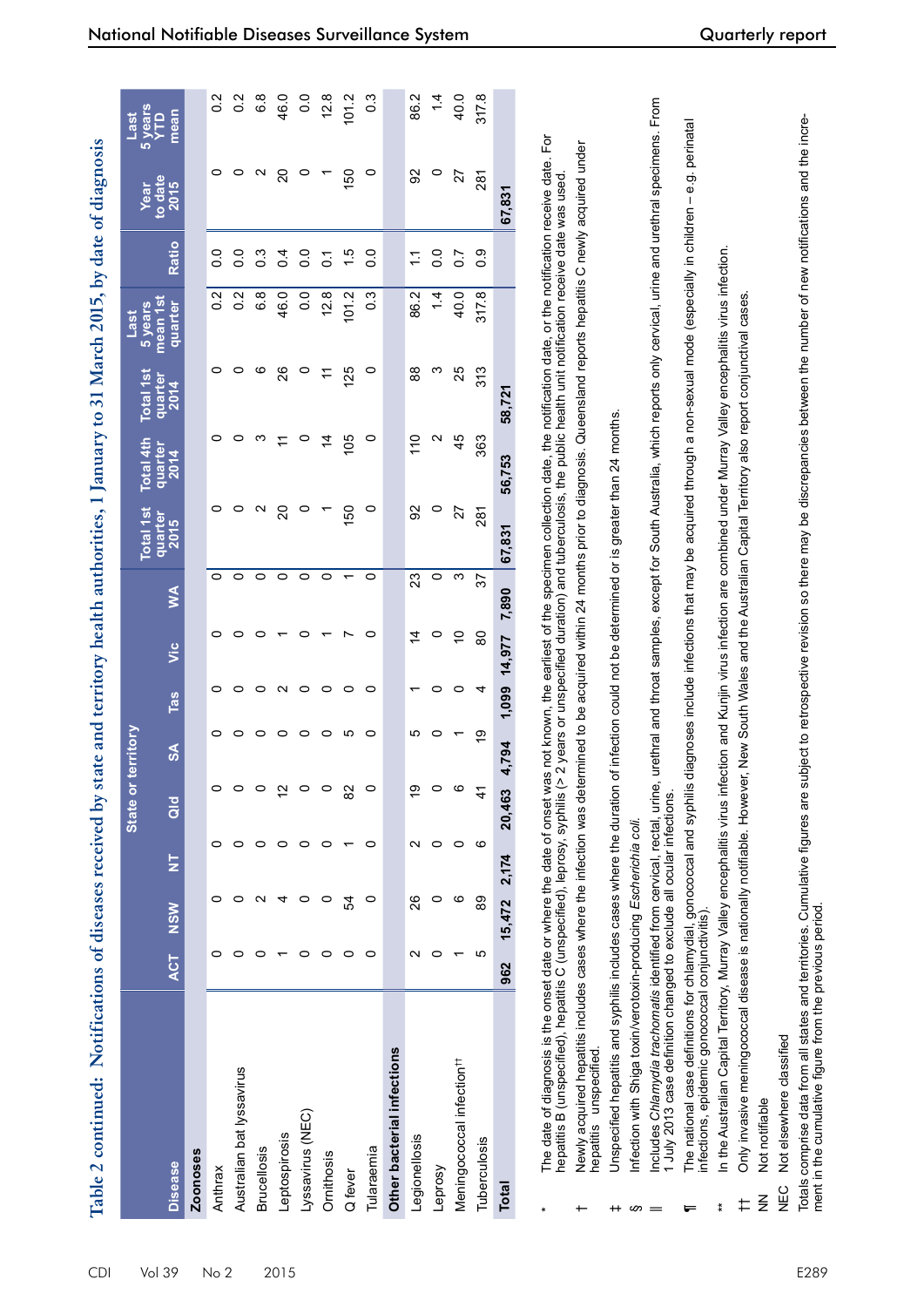# **Table 3: Notification rates of diseases, 1 January to 31 March 2015, by state or territory. (Annualised rate per 100,000 population)\*,†**

|                                                            |            |            |           | <b>State or territory</b> |           |            |            |           |             |
|------------------------------------------------------------|------------|------------|-----------|---------------------------|-----------|------------|------------|-----------|-------------|
| <b>Disease</b>                                             | <b>ACT</b> | <b>NSW</b> | <b>NT</b> | Qld                       | <b>SA</b> | <b>Tas</b> | <b>Vic</b> | <b>WA</b> | <b>Aust</b> |
| <b>Bloodborne diseases</b>                                 |            |            |           |                           |           |            |            |           |             |
| Hepatitis (NEC)                                            | 0.0        | 0.0        | 0.0       | 0.0                       | 0.0       | 0.0        | 0.0        | 0.0       | 0.0         |
| Hepatitis B (newly acquired) <sup>#</sup>                  | 0.0        | 0.4        | 3.3       | 0.9                       | 0.0       | 0.0        | 0.7        | 1.4       | 0.7         |
| Hepatitis B (unspecified) <sup>§</sup>                     | 18.5       | 31.5       | 84.0      | 21.5                      | 21.6      | 4.7        | 31.4       | 20.5      | 27.3        |
| Hepatitis C (newly acquired) <sup>#</sup>                  | 3.1        | 0.1        | 0.0       | 0.0                       | 4.1       | 3.2        | 2.7        | 5.7       | 1.7         |
| Hepatitis C (unspecified) <sup>§</sup>                     | 52.5       | 48.1       | 82.4      | 55.7                      | 25.7      | 38.7       | 37.7       | 38.4      | 44.6        |
| <b>Hepatitis D</b>                                         | 0.0        | 0.2        | 0.0       | 0.3                       | 0.5       | 0.0        | 0.2        | 0.0       | 0.2         |
| <b>Gastrointestinal diseases</b>                           |            |            |           |                           |           |            |            |           |             |
| <b>Botulism</b>                                            | 0.0        | 0.1        | 0.0       | 0.0                       | 0.0       | 0.0        | 0.0        | 0.0       | 0.0         |
| Campylobacteriosis                                         | 125.7      | <b>NN</b>  | 159.9     | 167.6                     | 95.0      | 194.4      | 135.1      | 106.8     | 137.9       |
| Cryptosporidiosis                                          | 4.1        | 21.5       | 44.5      | 50.2                      | 38.4      | 0.0        | 14.4       | 17.0      | 25.8        |
| Haemolytic uraemic syndrome                                | 0.0        | 0.1        | 0.0       | 0.0                       | 0.0       | 0.0        | 0.1        | 0.0       | 0.1         |
| <b>Hepatitis A</b>                                         | 1.0        | 2.1        | 3.3       | 1.7                       | 1.2       | 0.0        | 0.8        | 1.5       | 1.5         |
| <b>Hepatitis E</b>                                         | 0.0        | 0.1        | 0.0       | 0.0                       | 0.2       | 0.8        | 0.3        | 0.3       | 0.2         |
| Listeriosis                                                | 0.0        | 0.4        | 1.6       | 0.3                       | 0.2       | 0.0        | 0.1        | 0.2       | 0.3         |
| STEC, VTEC <sup>II</sup>                                   | 0.0        | 0.4        | 0.0       | 0.8                       | 1.4       | 0.0        | 0.2        | 0.0       | 0.5         |
| Salmonellosis                                              | 94.8       | 85.8       | 229.1     | 212.5                     | 98.1      | 78.2       | 72.8       | 85.2      | 110.6       |
| Shigellosis                                                | 0.0        | 2.9        | 85.7      | 4.3                       | 6.2       | 0.8        | 7.5        | 6.7       | 5.7         |
| Typhoid fever                                              | 0.0        | 0.7        | 0.0       | 0.9                       | 0.5       | 0.0        | 0.9        | 0.6       | 0.7         |
| <b>Quarantinable diseases</b>                              |            |            |           |                           |           |            |            |           |             |
| Cholera                                                    | 0.0        | 0.0        | 0.0       | 0.0                       | 0.0       | 0.0        | $0.0\,$    | 0.0       | 0.0         |
| Human pathogenic avian influenza in humans                 | 0.0        | 0.0        | 0.0       | 0.0                       | 0.0       | 0.0        | 0.0        | 0.0       | 0.0         |
| Plague                                                     | 0.0        | 0.0        | 0.0       | 0.0                       | 0.0       | 0.0        | 0.0        | 0.0       | 0.0         |
| Rabies                                                     | 0.0        | 0.0        | 0.0       | 0.0                       | 0.0       | 0.0        | 0.0        | 0.0       | 0.0         |
| Severe acute respiratory syndrome                          | 0.0        | 0.0        | 0.0       | 0.0                       | 0.0       | 0.0        | 0.0        | 0.0       | 0.0         |
| Smallpox                                                   | 0.0        | 0.0        | 0.0       | 0.0                       | 0.0       | 0.0        | 0.0        | 0.0       | 0.0         |
| Viral haemorrhagic fever                                   | 0.0        | 0.0        | 0.0       | $0.0\,$                   | $0.0\,$   | 0.0        | $0.0\,$    | 0.0       | 0.0         |
| Yellow fever                                               | 0.0        | 0.0        | 0.0       | 0.0                       | $0.0\,$   | 0.0        | $0.0\,$    | 0.0       | 0.0         |
| <b>Sexually transmitted infections</b>                     |            |            |           |                           |           |            |            |           |             |
| Chlamydial infection <sup>1,**</sup>                       | 347.1      | 329.3      | 1,249.2   | 458.8                     | 356.1     | 382.5      | 319.4      | 456.5     | 380.2       |
| Donovanosis                                                | 0.0        | 0.0        | 0.0       | 0.0                       | 0.0       | 0.0        | 0.0        | 0.0       | $0.0\,$     |
| Gonococcal infection**                                     | 43.3       | 78.5       | 848.7     | 69.4                      | 52.5      | 14.2       | 75.5       | 78.1      | 80.0        |
| Syphilis - congenital                                      | $0.0\,$    | 0.0        | 0.0       | $0.0\,$                   | $0.0\,$   | 0.0        | $0.0\,$    | 0.0       | 0.0         |
| Syphilis < 2 years duration**                              | 3.1        | 6.7        | 62.6      | 10.8                      | 4.1       | 5.5        | 16.0       | 4.1       | 9.9         |
| Syphilis > 2 years or unspecified duration <sup>§,**</sup> | 4.1        | 6.7        | 67.6      | 5.9                       | 7.4       | 4.7        | 12.9       | 3.1       | 8.3         |
| Vaccine preventable diseases                               |            |            |           |                           |           |            |            |           |             |
| Diphtheria                                                 | 0.0        | 0.0        | $0.0\,$   | 0.1                       | $0.0\,$   | 0.0        | $0.0\,$    | 0.0       | 0.0         |
| Haemophilus influenzae type b                              | 0.0        | 0.0        | 1.6       | 0.1                       | $0.0\,$   | 0.0        | $0.0\,$    | 0.0       | $0.0\,$     |
| Influenza (laboratory confirmed)                           | 80.3       | 58.4       | 62.6      | 116.2                     | 181.4     | 30.0       | 46.1       | 78.9      | 77.9        |
| Measles                                                    | 1.0        | 0.2        | $0.0\,$   | 0.6                       | 0.2       | 0.0        | 0.8        | 0.3       | 0.5         |
| Mumps                                                      | 1.0        | 0.7        | 0.0       | $1.1$                     | 4.3       | 2.4        | 0.2        | 1.2       | $1.0$       |
| Pertussis                                                  | 89.6       | 87.5       | 21.4      | 26.7                      | 39.1      | 3.2        | 103.1      | 57.3      | 69.7        |
| Pneumococcal disease (invasive)                            | 1.0        | 2.7        | 19.8      | 2.5                       | 3.8       | 3.2        | 3.9        | 2.9       | 3.2         |
| Poliomyelitis virus infection                              | 0.0        | 0.0        | 0.0       | $0.0\,$                   | $0.0\,$   | 0.0        | 0.0        | 0.0       | $0.0\,$     |
| Rubella                                                    | 0.0        | 0.2        | $0.0\,$   | 0.2                       | $0.0\,$   | 0.0        | 0.0        | 0.0       | 0.1         |
| Rubella - congenital                                       | 0.0        | 0.0        | $0.0\,$   | 0.0                       | $0.0\,$   | 0.0        | $0.0\,$    | 0.0       | 0.0         |
| Tetanus                                                    | 0.0        | $0.0\,$    | $0.0\,$   | 0.0                       | $0.0\,$   | 0.0        | 0.0        | 0.0       | 0.0         |